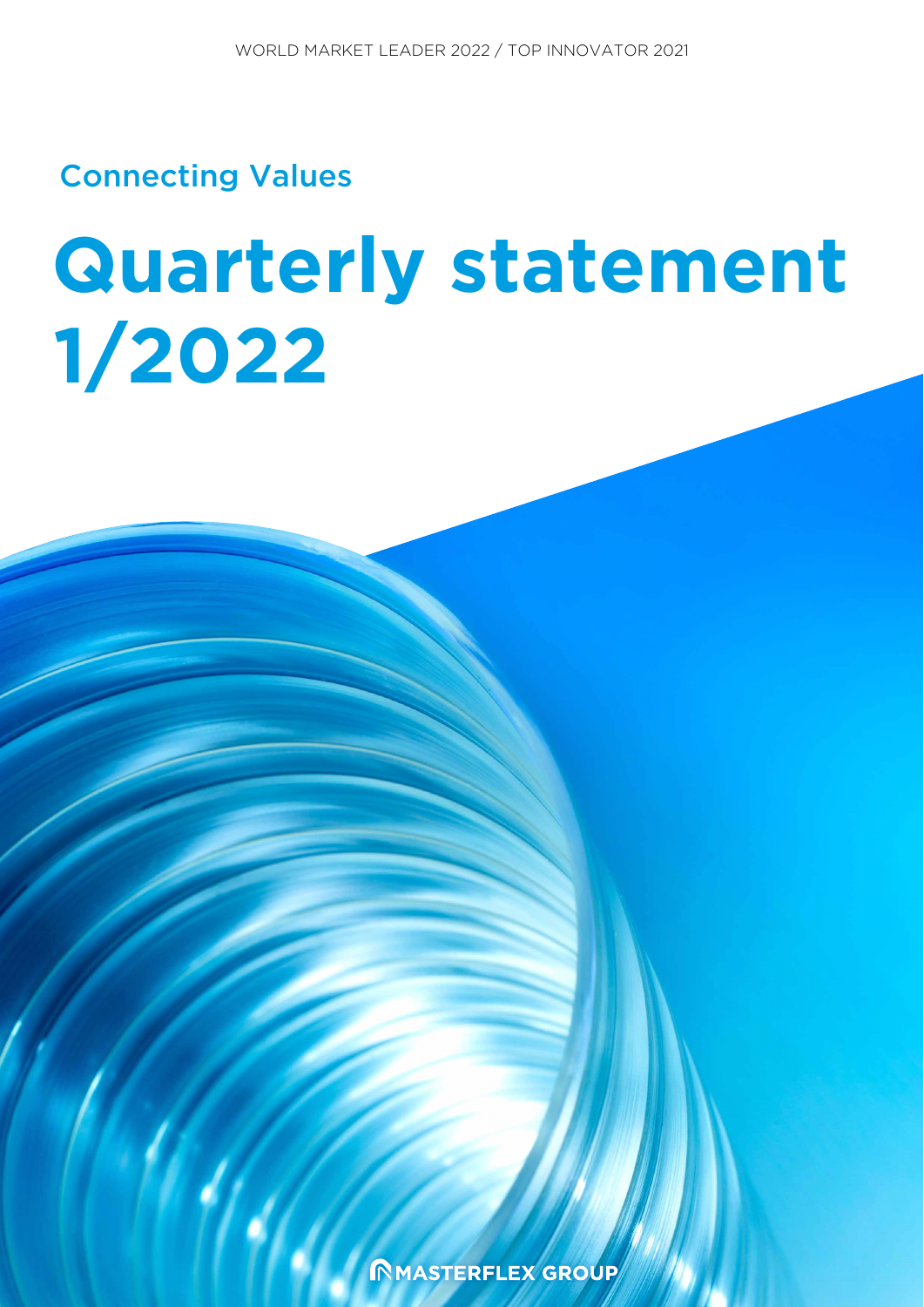# Masterflex at a glance

| in EUR thousand                              | 31.03.22 | 31.03.21 | <b>Change</b> |
|----------------------------------------------|----------|----------|---------------|
| <b>Consolidated revenue</b>                  | 23,903   | 19,512   | 22.5%         |
| <b>EBITDA</b>                                | 4,276    | 3,404    | 25.6%         |
|                                              |          |          |               |
| <b>EBIT (operational)</b>                    | 3,058    | 2,205    | 38.7%         |
| <b>EBIT</b>                                  | 2,999    | 2,205    | 36.0%         |
| <b>EBT</b>                                   | 2,815    | 1,997    | 41.0%         |
| <b>Financial result</b>                      | $-125$   | $-209$   | $-40.2%$      |
| <b>Consolidated result</b>                   | 2,109    | 1,494    | 41.2%         |
| <b>Consolidated earnings per share (EUR)</b> | 0.22     | 0.16     | 37.5%         |
| <b>EBIT margin (operational)</b>             | 12.8%    | 11.3%    |               |
| Net return on revenue                        | 8.8%     | 7.7%     |               |
| <b>Employees (number)</b>                    | 573      | 551      | 4.0%          |

| in EUR thousand                  | 31.03.22 | 31.12.21 | <b>Change</b> |
|----------------------------------|----------|----------|---------------|
| <b>Consolidated equity</b>       | 47,222   | 44.977   | 5.0%          |
| <b>Consolidated total assets</b> | 82.913   | 79.286   | 4.6%          |
| <b>Group equity ratio</b>        | 57.0%    | 56.7%    |               |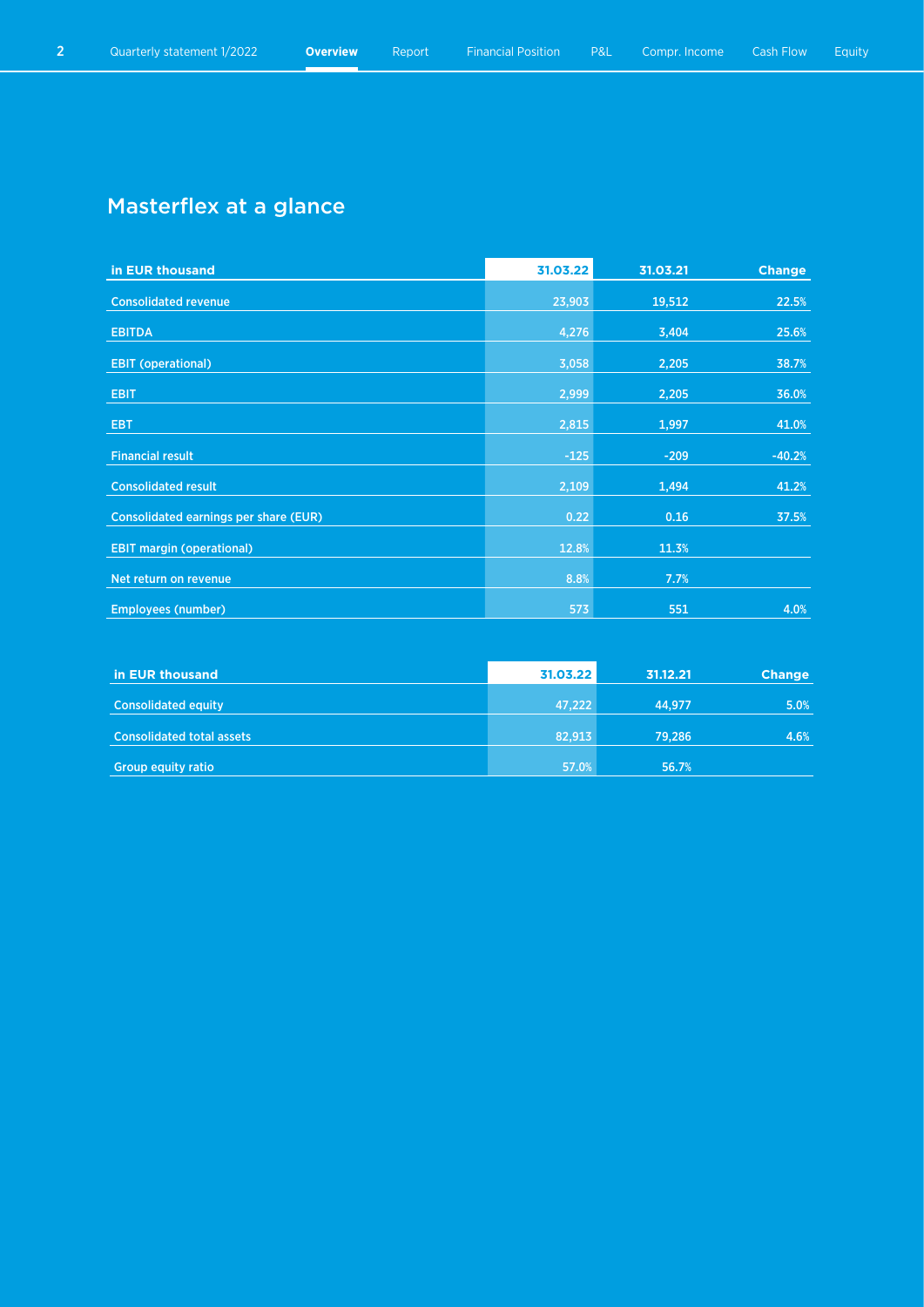# Masterflex with excellent start to fiscal year 2022 – operational EBIT +38.7%

- Significant revenue and EBIT growth in the first quarter of 2022
- Consolidated revenue increased by 22.5% to EUR 23.9 million
- Consolidated operational EBIT at EUR 3.1 million 38.7% up year-on-year
- EBIT margin increased to 12.8% (3M/2022: 11.3%)
- Order backlog increased further in the first quarter

#### Report by the Management Board

Gelsenkirchen, May 11, 2022 - The Masterflex Group has made an excellent start to the 2022 financial year with a strong first quarter. The Group was able to carry the momentum from 2021 into the first quarter of 2022 and significantly increase revenue and earnings. In the first quarter of 2022, Masterflex generated revenue of EUR 23.9 million, compared with EUR 19.5 million in the same period of the previous year. This corresponds to a year-on-year increase in revenue of 22.5%.

Growth was driven by all markets and industries that Masterflex operates in. Masterflex grew particularly strongly in North America and in the aviation business in the first quarter of 2022. Due to high order backlog, significantly more high-tech hoses were sold than in the prior-year's first quarter, which was impacted by the Corona pandemic. Growth was also driven by price increases in the sales markets. In addition, the share of total revenues accounted for by high-margin medical technology increased to 18% (3M/2021: 17%).

The order backlog increased at a double-digit rate in the first quarter, reaching EUR 26.7 million as of March 31, 2022, compared to EUR 22.9 million as of December 31, 2021.

At EUR 3.1 million, consolidated operational EBIT was 38.7% higher in the first quarter of 2022 than in the previous year (3M/2021: EUR 2.2 million). This corresponds to an EBIT margin in the Group of 12.8% compared to 11.3% in the first quarter of 2021. The main reasons for the increased EBIT are the margin improvements due to volume growth as well as cost discipline. In addition, the increased raw material, energy and logistics costs were largely offset.

Dr. Andreas Bastin, CEO of the Masterflex Group: "We have had a successful start to the year. The first quarter underpins our ambition to achieve a double-digit EBIT margin this year. In addition, the growing order backlog gives us confidence that the positive development will continue. Of course, we have to battle with particular challenges. The world is a different place than when we started our Back to Double Digit program. You can't compare it at all - first Corona, and now the war in Ukraine. It is not yet possible to reliably predict what further effects this will have. This is particularly evident in our case in the development of the aviation business and in the current trend in raw material and energy prices and the shortage of raw materials. As things stand, however, we are confident that we will achieve the targets set for 2022."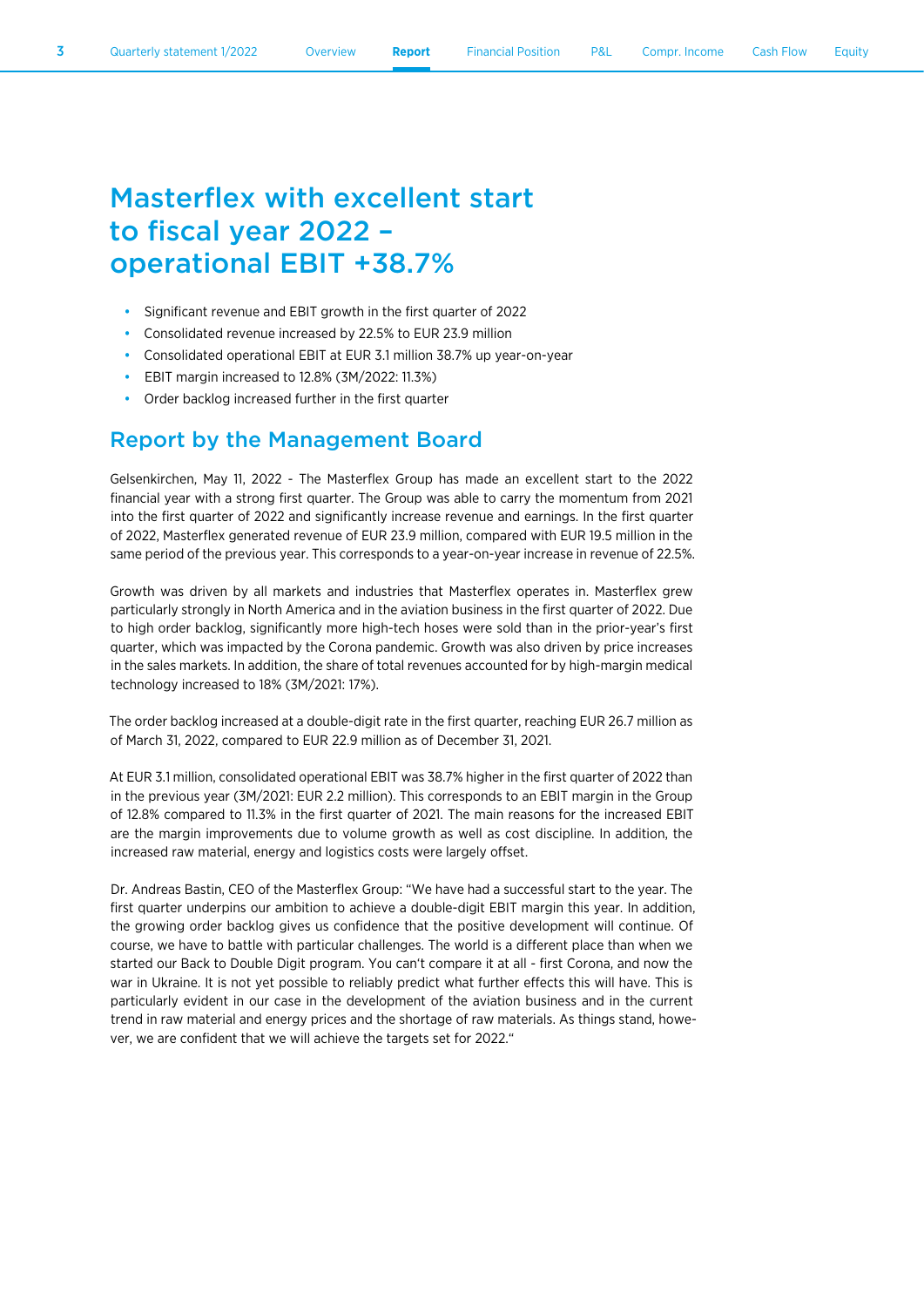4 Quarterly statement 1/2022 Overview **Report** Financial Position P&L Compr. Income Cash Flow Equity

#### Earnings Position Rising costs offset by revenue growth

Revenues in the first quarter of 2022 increased by 22.5% year-on-year to EUR 23.9 million (3M/2021: EUR 19.5 million). While the previous year was still impacted by the Corona pandemic, the increase in revenues in the first quarter of 2022 was driven by both volume increases and price increases in response to the dramatic rise in raw material and energy prices.

The cost side was primarily influenced by inflationary effects. The sharp rise in raw material prices led to an increase in the materials usage ratio (3M/2022: 34.1%; 3M/2021: 31.8%). Other operating expenses also increased by around EUR 0.7 million to EUR 3.6 million (3M/2021: EUR 2.8 million) due to the sharp rise in energy and freight costs.

The personnel cost ratio developed in the opposite direction. Personnel cost increases were disproportionately lower than revenue growth, with the result that the personnel cost ratio fell from 37.0% in the first quarter of 2021 to 33.1% in 3M/2022.

Overall, the margin effect from volume growth combined with a disproportionately low increase in personnel costs led to an increase in EBIT of EUR 0.9 million to EUR 3.1 million (3M/2021: EUR 2.2 million).

#### Net Assets and Financial Position Equity ratio continues to rise

The increase in the balance sheet total as of March 31, 2022 by EUR 3.6 million to EUR 82.9 million (December 31, 2021: EUR 79.3 million) was mainly due to an increase in inventories on the assets side by EUR 1.3 million to EUR 18.6 million (December 31, 2021: EUR 17.2 million) and the increase in trade accounts receivable by EUR 4.0 million to EUR 10.9 million (December 31, 2021: EUR 7.0 million) due to volume and reporting date factors, with a simultaneous decrease in cash and bank balances by EUR 2.4 million to EUR 7.1 million as of March 31, 2022 (December 31, 2021: EUR 9.6 million ). Cash and cash equivalents decreased in the three-month period due to the build-up of working capital and payments of royalties, bonuses and insurance premiums.

Consolidated equity amounted to EUR 47.2 million as of March 31, 2022, compared with EUR 45.0 million as of December 31, 2021. Despite a simultaneous expansion of total assets, the Group's equity ratio increased from 56.7% as of December 31, 2021, to 57.0% as of March 31, 2022.

Net debt increased by EUR 2.3 million to EUR 18.2 million compared to December 31, 2021 (December 31, 2021: EUR 15.9 million) due to the decrease in cash and cash equivalents.

Cash flow from operating activities in the first quarter of 2022 was characterized by the build-up of inventories and the increase in trade receivables (3M/2022: EUR -0.8 million; 3M/2021: EUR -0.3 million). In addition, more was invested in fixed assets in the first quarter compared to the same quarter of the previous year (3M/2022: EUR 1.4 million; 3M/2021: EUR 0.6 million). These effects mainly led to the reduction in cash and cash equivalents from EUR 9.6 million at the beginning of the period to EUR 7.1 million at the end of the period.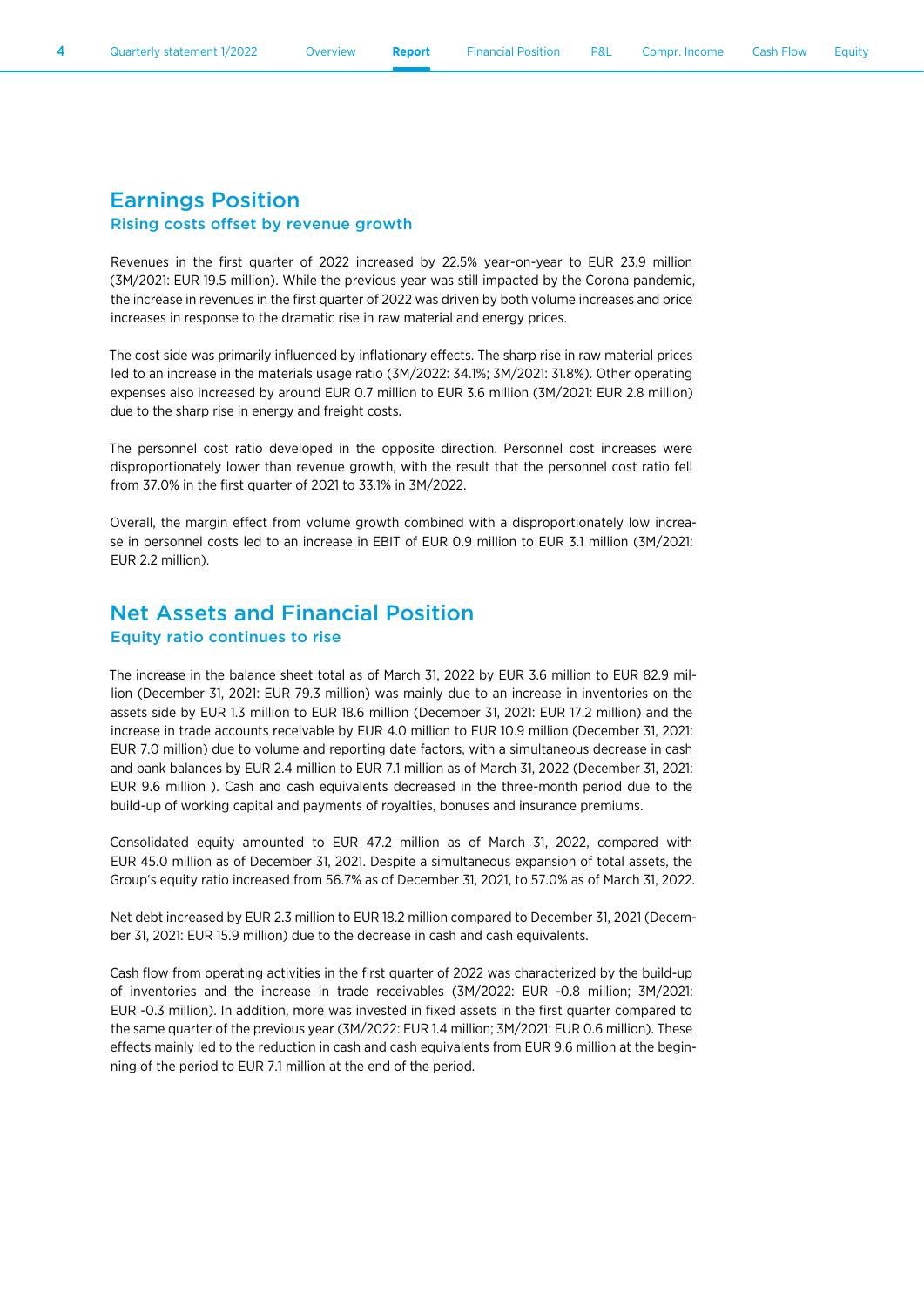### Immediate effects of the Corona crisis and the war in Ukraine

#### Hardly noticeable effects at present

Effects from the Corona pandemic were only noticeable in isolated cases in the first quarter of 2022. Due to the strong and rapid spread of the Omicron variant, there were higher sickness rates at a few sites. However, this did not result in any significant revenue decreases. In addition, development in China regarding a large number of regional lockdowns will have to be monitored further. However, the uncertainties regarding the further course of the Corona pandemic persist and continue to require active and situation-related action at the Masterflex Group's locations worldwide. No impairment on intangible assets was necessary.

The direct impact of the war in Ukraine is also hardly noticeable, as Masterflex traditionally has a low sales volume in both Russia and Ukraine. What consequences an embargo on gas deliveries would have is difficult to assess at the present time. The war in Ukraine has further exacerbated the situation in the raw materials markets. The situation remains tense both in terms of raw material prices and availability. The company is attempting to pass on rising input costs to the sales market, and with regard to raw material availability there is a permanent exchange with critical suppliers.

#### **Outlook** Outlook 2022 confirmed

In view of the very good development in the first quarter, management confirms the forecast for 2022, which expects an increase in revenues in a range of EUR 83 to 87 million. At the same time, operating EBIT is expected to increase between EUR 8.3 and 9.0 million.

With a significantly improved EBIT margin (3M/2022: 12.8%; 3M/2021: 11.3%), we have made a very good start to the fiscal year. Management has thus reaffirmed its target of sustainably returning operating EBIT margin to double-digit in 2022.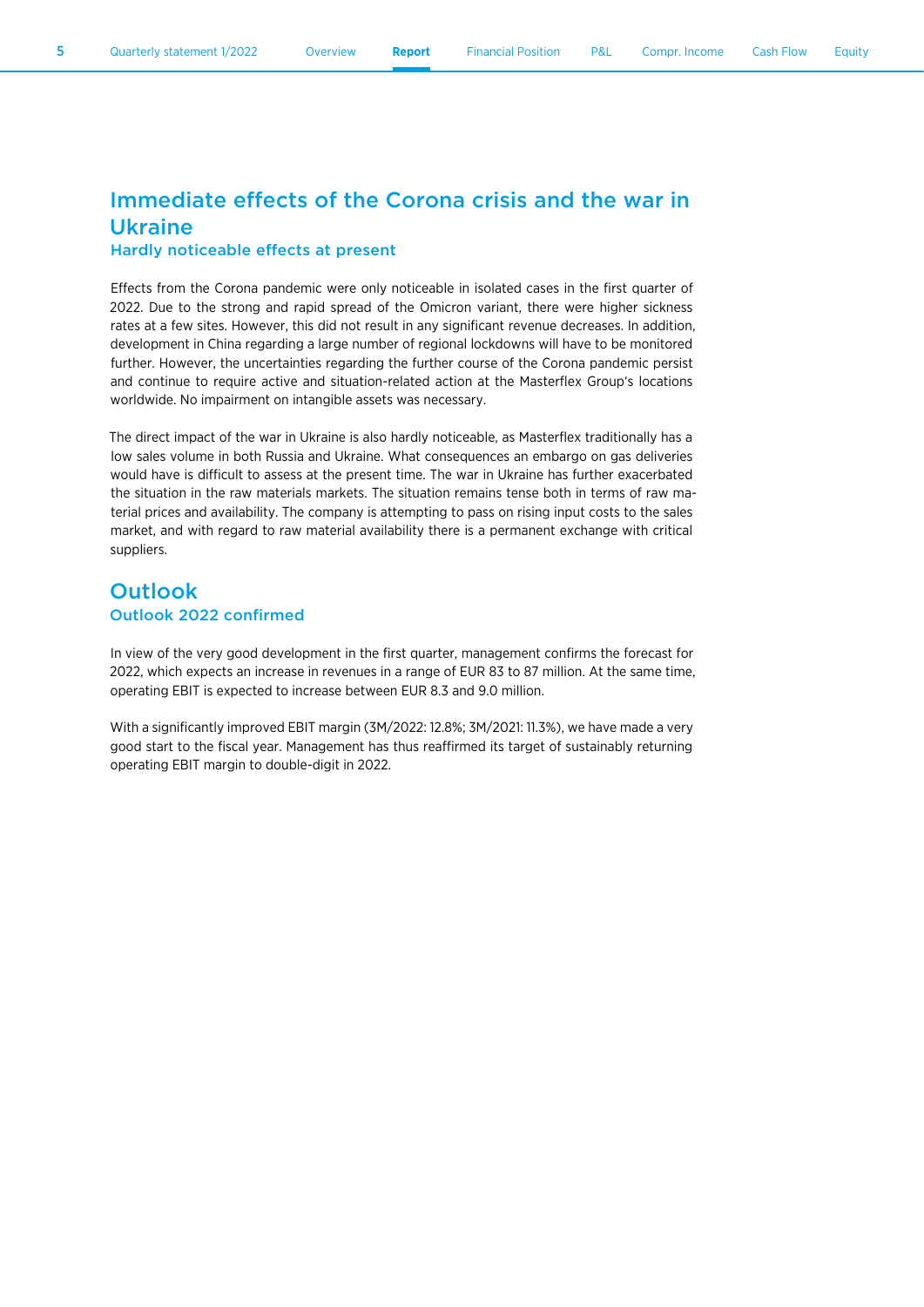# Consolidated Statement of Financial Position

| <b>Assets in EUR thousand</b>                   | 31.03.2022* | 31.12.2021 |
|-------------------------------------------------|-------------|------------|
| <b>Non-current assets</b>                       |             |            |
| Intangible assets                               | 13,091      | 13,106     |
| Licenses, industrial property rights            | 1,710       | 1,786      |
| Development costs                               | 1,779       | 1,721      |
| Goodwill                                        | 9,187       | 9,187      |
| Advance payments                                | 415         | 412        |
| Property, plant and equipment                   | 31,658      | 31,254     |
| Land and buildings                              | 16,728      | 17,079     |
| Technical equipment and machinery               | 10,455      | 10,697     |
| Other equipment, operating and office equipment | 2,899       | 2,920      |
| Advance payments and assets under construction  | 1,576       | 558        |
| <b>Financial assets</b>                         | 111         | 112        |
| Investment securities                           | 111         | 112        |
| Other assets                                    | 68          | 34         |
| <b>Deferred taxes</b>                           | 33          | 33         |
|                                                 | 44,961      | 44,539     |
| <b>Current assets</b>                           |             |            |
| Inventories                                     | 18,560      | 17,243     |
| Raw materials consumables and supplies          | 10,626      | 9,458      |
| Unfinished goods and services                   | 465         | 465        |
| Finished products and goods                     | 7,469       | 7,320      |
| Advance payments                                | $\mathbf 0$ | 0          |
| Receivables and other assets                    | 12,006      | 7,631      |
| Trade receivables                               | 10,945      | 6,971      |
| Other assets                                    | 1,061       | 660        |
| Income tax assets                               | 282         | 323        |
| Cash and bank balances                          | 7,104       | 9,550      |
|                                                 | 37,952      | 34,747     |
|                                                 |             |            |
| <b>Total assets</b>                             | 82,913      | 79,286     |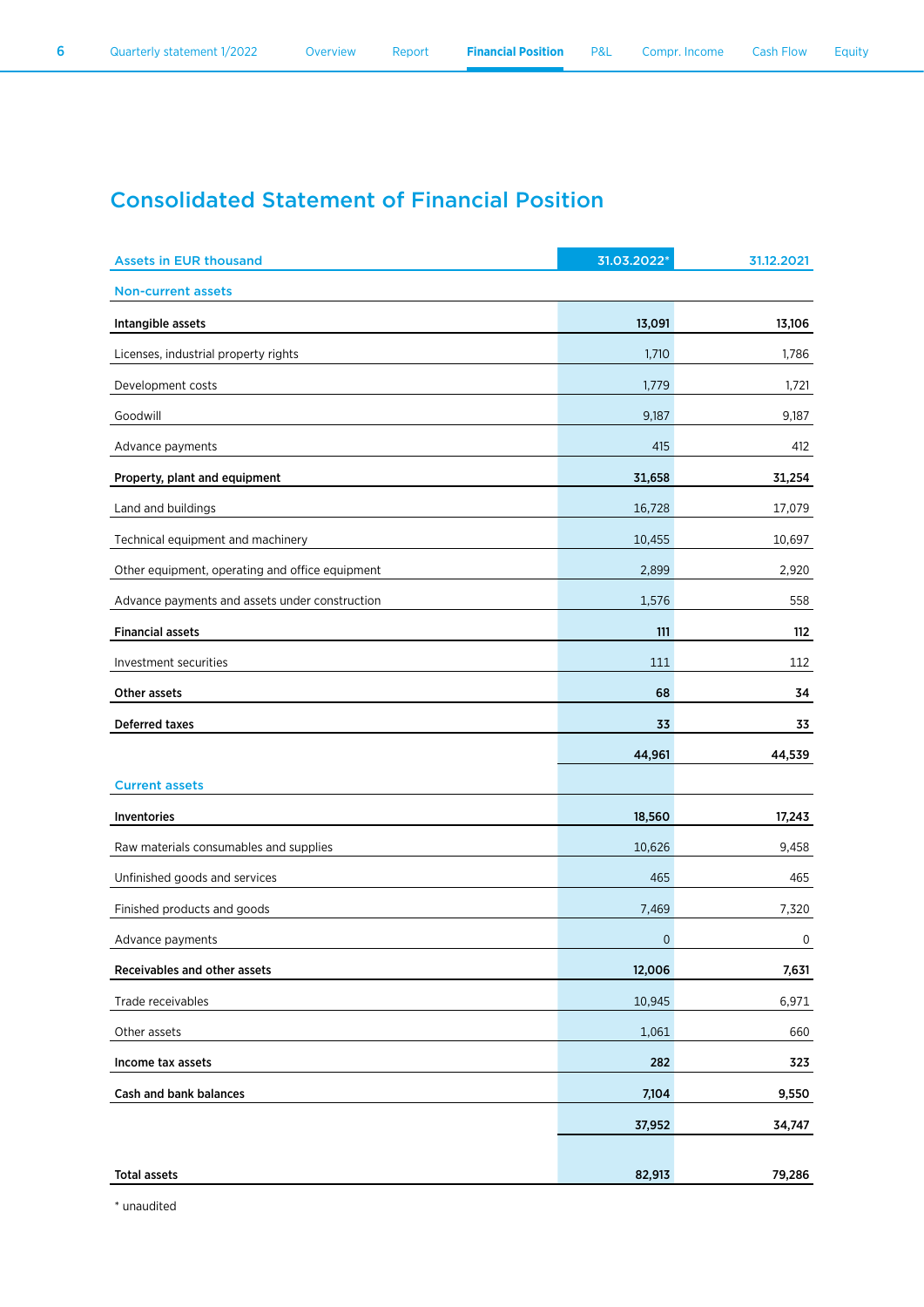# Consolidated Statement of Financial Position

| <b>Liabilities in EUR thousand</b>                        | 31.03.2022* | 31.12.2021 |
|-----------------------------------------------------------|-------------|------------|
| <b>Equity</b>                                             |             |            |
| Consolidated equity                                       | 46,890      | 44,655     |
| Issued capital                                            | 9,618       | 9,618      |
| Capital reserve                                           | 31,306      | 31,306     |
| Retained earnings                                         | 6,762       | 4,654      |
| Reserve for the market valuation of financial instruments | $-596$      | $-595$     |
| Hedging instruments                                       | 42          | 25         |
| Currency differences                                      | $-242$      | $-353$     |
| Non-controlling interests                                 | 332         | 322        |
| <b>Total equity</b>                                       | 47,222      | 44,977     |
|                                                           |             |            |
| <b>Non-current liabilities</b>                            |             |            |
| Provisions                                                | 257         | 257        |
| <b>Financial liabilities</b>                              | 23,026      | 23,013     |
| <b>Other liabilities</b>                                  | 840         | 834        |
| <b>Deferred taxes</b>                                     | 1,188       | 823        |
|                                                           | 25,311      | 24,927     |
| <b>Current liabilities</b>                                |             |            |
| Provisions                                                | 79          | 120        |
| <b>Financial liabilities</b>                              | 2,306       | 2,455      |
| Income tax liabilities                                    | 621         | 395        |
| <b>Other liabilities</b>                                  | 7,374       | 6,412      |
| Trade payables                                            | 3,230       | 2,036      |
| Other liabilities                                         | 4,144       | 4,376      |
|                                                           | 10,380      | 9,382      |
|                                                           |             |            |
| <b>Total equity and liabilities</b>                       | 82,913      | 79,286     |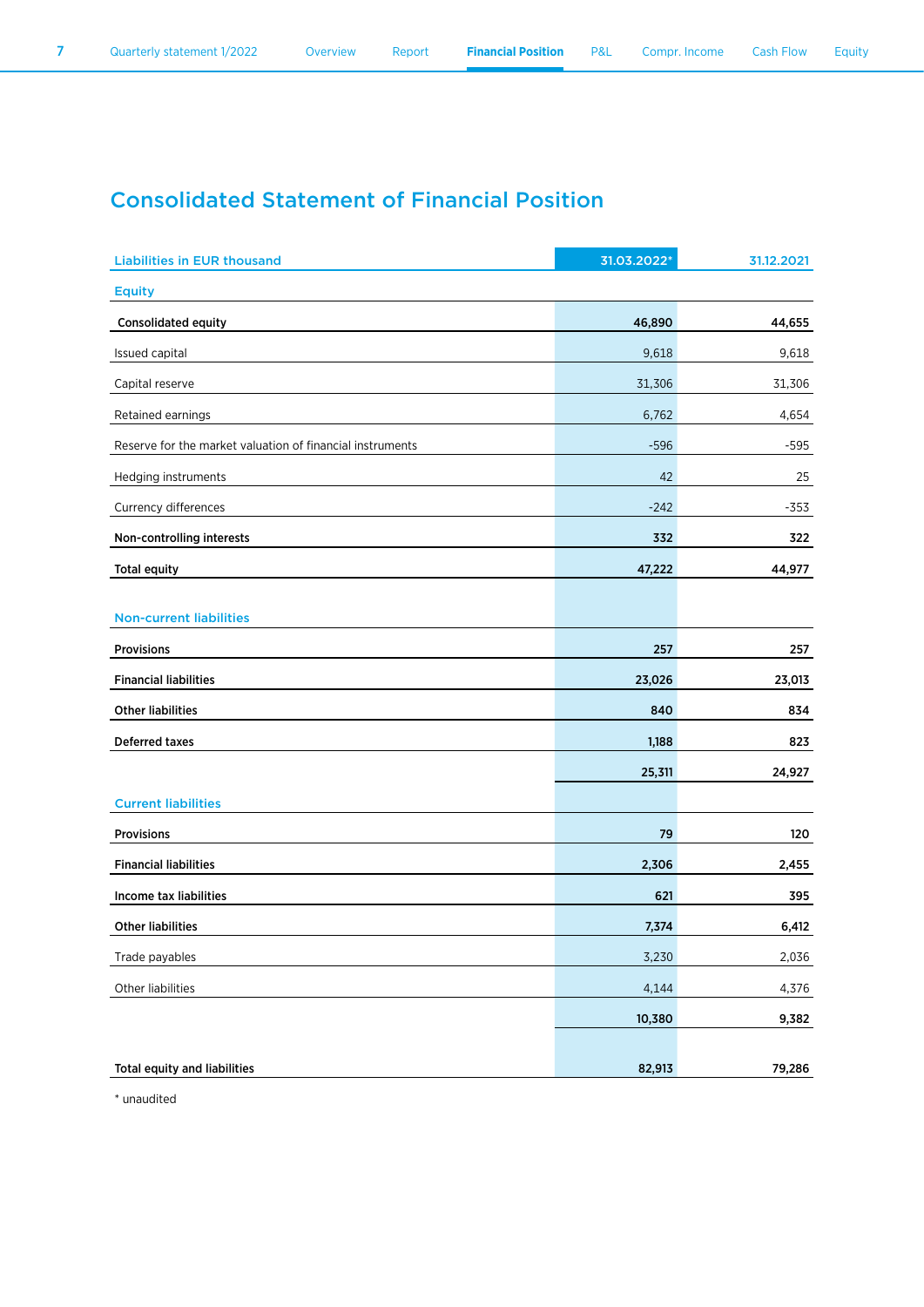## Consolidated Statement of Income

|     |                                                                               | 01.01.-31.03.22*    | 01.01.-31.03.21*    |
|-----|-------------------------------------------------------------------------------|---------------------|---------------------|
|     |                                                                               | <b>EUR thousand</b> | <b>EUR thousand</b> |
|     |                                                                               |                     |                     |
| 1.  | Revenue                                                                       | 23,903              | 19,512              |
| 2.  | Increase or decrease in inventories of<br>finished goods and unfinished goods | $\overline{7}$      | 385                 |
| 3.  | Other own work capitalized                                                    | 18                  | 17                  |
| 4.  | Other income                                                                  | 135                 | 135                 |
|     | <b>Operating performance</b>                                                  | 24,063              | 20,049              |
| 5.  | Cost of materials                                                             | $-8,198$            | $-6,370$            |
| 6.  | Personnel expenses                                                            | $-8,022$            | $-7,428$            |
| 7.  | Depreciation and amortization                                                 | $-1,218$            | $-1,199$            |
| 8.  | Other expenses                                                                | $-3,626$            | $-2,847$            |
| 9.  | Financial result                                                              |                     |                     |
|     | Finance expenses                                                              | $-125$              | $-209$              |
|     | Other financial result                                                        | $\overline{0}$      | 1                   |
| 10. | Earnings before taxes                                                         | 2,874               | 1,997               |
| 11. | Income taxes                                                                  | $-755$              | $-487$              |
| 12. | <b>Consolidated result</b>                                                    | 2,119               | 1,510               |
|     | thereof: non-controlling interests                                            | 10                  | 16                  |
|     | thereof: share of shareholders of Masterflex SE                               | 2,109               | 1,494               |
|     | Earnings per share (undiluted and diluted)                                    | 0.22                | 0.16                |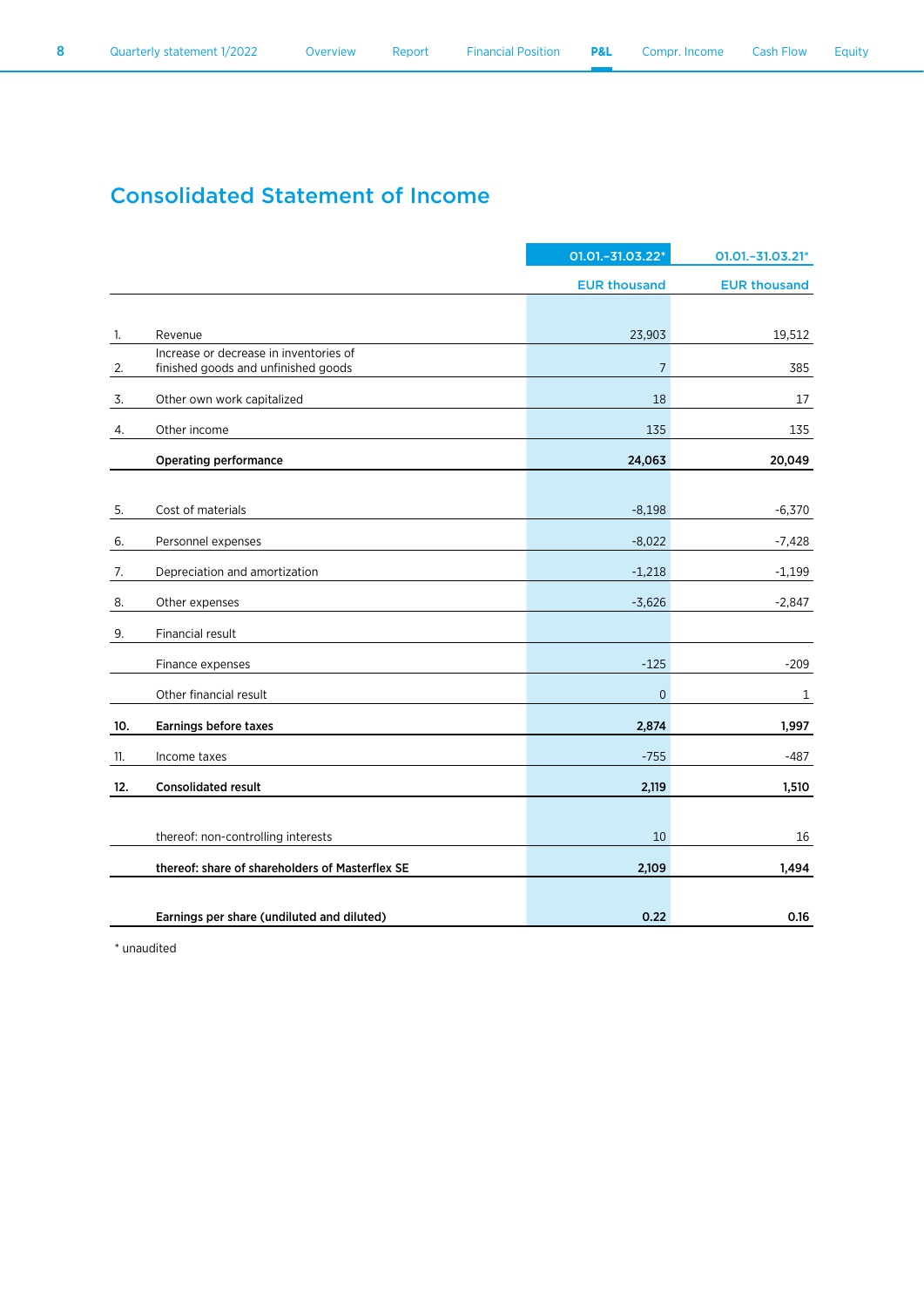# Consolidated Statement of Comprehensive Income

|    |                                                                                             | 01.01.-31.03.21*    | 01.01.-31.03.20*    |
|----|---------------------------------------------------------------------------------------------|---------------------|---------------------|
|    |                                                                                             | <b>EUR thousand</b> | <b>EUR thousand</b> |
|    | <b>Consolidated result</b>                                                                  | 2,119               | 1,510               |
|    |                                                                                             |                     |                     |
|    | Other income                                                                                |                     |                     |
|    | Items that are subsequently reclassified to profit or loss if certain<br>conditions are met |                     |                     |
| 1. | Currency gains/losses from the translation of foreign financial statements                  | 116                 | 251                 |
| 2. | Changes in the fair value of financial instruments                                          | $-1$                | 5                   |
| 3. | <b>Hedging transactions</b>                                                                 | 17                  | 102                 |
| 4. | Income taxes                                                                                | $-5$                | -9                  |
| 5. | Other income after taxes                                                                    | 127                 | 349                 |
| 6. | Comprehensive income                                                                        | 2,246               | 1,859               |
|    |                                                                                             |                     |                     |
|    | Comprehensive income:                                                                       | 2,246               | 1,859               |
|    | thereof: non-controlling interests                                                          | 10                  | 16                  |
|    | thereof: share of shareholders of Masterflex SE                                             | 2,236               | 1,843               |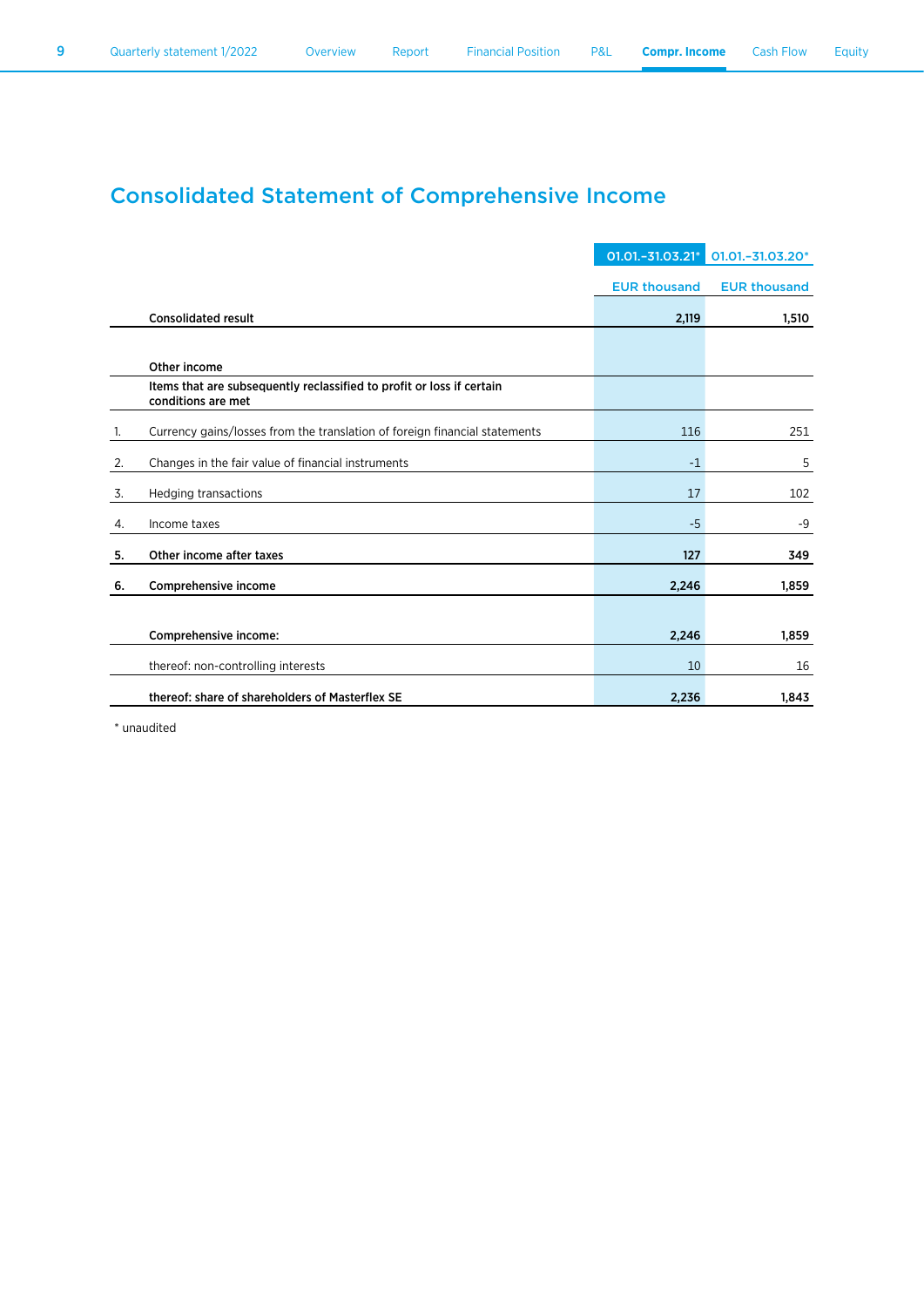## Consolidated Statement of Cash Flow

| in EUR thousand                                                                                                   | 31.03.2022*    | 31.03.2021* |
|-------------------------------------------------------------------------------------------------------------------|----------------|-------------|
|                                                                                                                   |                |             |
| Result for the period before taxes, interest expense and financial income                                         | 2,989          | 2,189       |
| Income tax expenses                                                                                               | $-266$         | $-224$      |
| Depreciation and amortization of property, plant and equipment and intangible assets                              | 1.218          | 1.199       |
| Decrease in provisions                                                                                            | -41            | 0           |
| Other non-cash income and gain on disposal of non-current assets                                                  | -8             | -1          |
| Increase/decrease in inventories                                                                                  | $-1,317$       | $-1,104$    |
| Increase in trade receivables and other assets not attributable to investing or financing<br>activities           | $-4,884$       | $-3,136$    |
| Increase in trade accounts payable and other liabilities not attributable to investing<br>or financing activities | 1,558          | 785         |
| Cash flow from operating activities                                                                               | $-751$         | -292        |
| Payments for investments in non-current assets                                                                    | $-1,432$       | -637        |
| Cash flow from investing activities                                                                               | $-1,432$       | -637        |
| Interest and dividend income                                                                                      | $\overline{0}$ | 1           |
| Interest payments                                                                                                 | $-98$          | $-207$      |
| Proceeds from borrowings                                                                                          | $\overline{0}$ | 0           |
| Payments for lease liabilities                                                                                    | $-276$         | $-251$      |
| Payments for the repayment of loans                                                                               | $\overline{0}$ | -368        |
| Cash flow from financing activities                                                                               | $-374$         | -825        |
| Cash-effective changes in cash and cash equivalents                                                               | $-2,557$       | $-1,754$    |
| Changes in cash and cash equivalents due to exchange rates and other changes in value                             | 111            | 465         |
| Cash and cash equivalents at the beginning of the period                                                          | 9,550          | 9,217       |
| Cash and cash equivalents at the end of the period                                                                | 7,104          | 7,928       |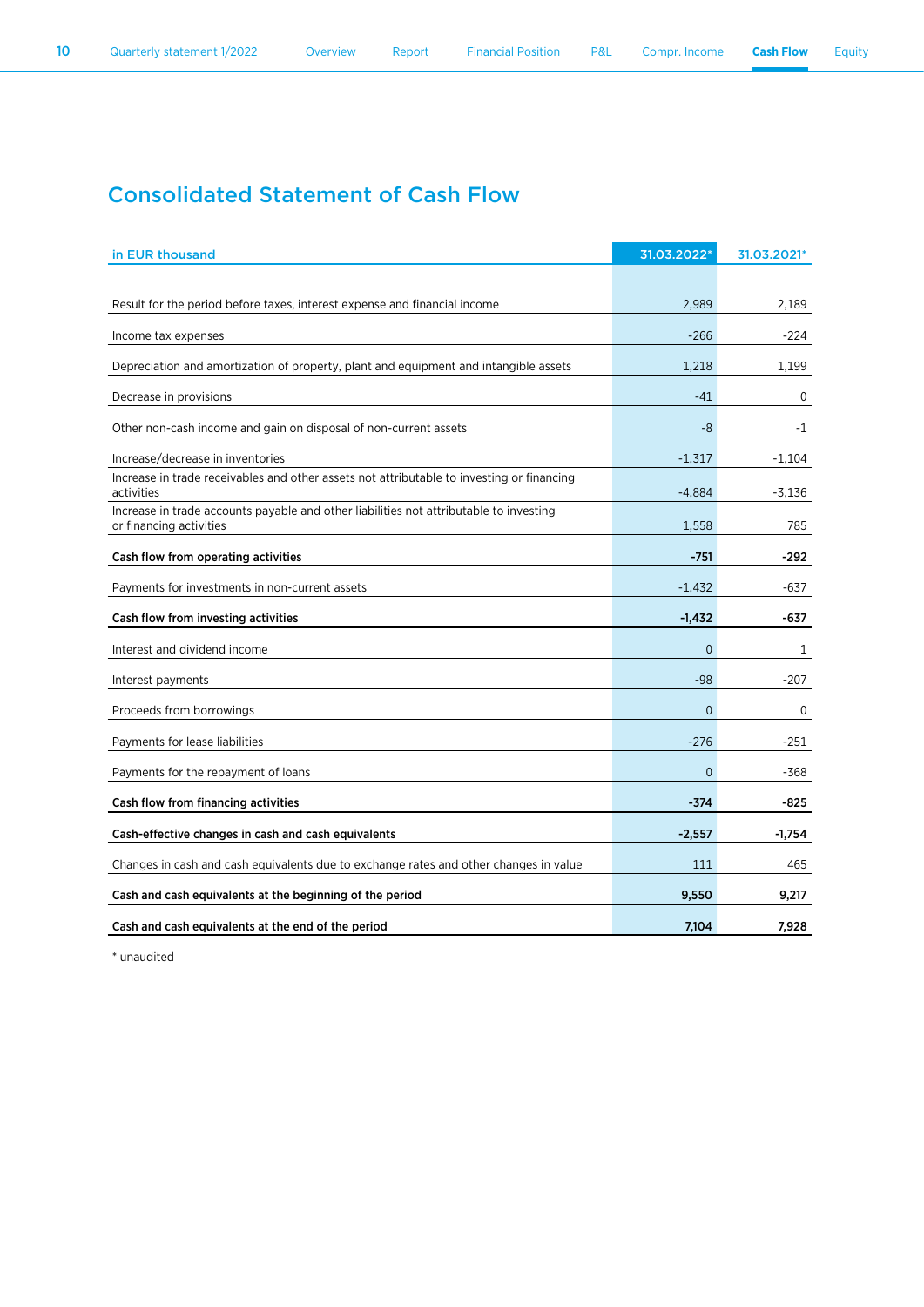# Consolidated Statement of Changes in Equity

| <b>Development of</b><br><b>Group equity</b>                                         | Sub-<br>scribed<br>capital | Capital<br>reserve  | <b>Retained</b><br>earnings | <b>Reserve</b><br>for the<br>market<br>valua-<br>tion of<br>financial<br>instru-<br>ments | <b>Reserve</b><br>for<br>hedging<br>transac-<br>tions | <b>Currency</b><br>diffe-<br>rences | <b>Shares of</b><br>sharehol-<br>ders of<br>Master-<br>flex SE | Non-<br>cont-<br>rolling<br><b>interests</b> | <b>Equity</b> |
|--------------------------------------------------------------------------------------|----------------------------|---------------------|-----------------------------|-------------------------------------------------------------------------------------------|-------------------------------------------------------|-------------------------------------|----------------------------------------------------------------|----------------------------------------------|---------------|
| in EUR thousand                                                                      |                            |                     |                             |                                                                                           |                                                       |                                     |                                                                |                                              |               |
| Equity as of 31.12.2020                                                              | 9,618                      | 31,306              | 2,142                       | $-643$                                                                                    | $-224$                                                | $-1,217$                            | 40,982                                                         | 303                                          | 41,285        |
| Comprehensive income                                                                 | 0                          | $\mathsf{o}\xspace$ | 1,494                       | 5                                                                                         | 102                                                   | 242                                 | 1,843                                                          | 16                                           | 1,859         |
| Consolidated result                                                                  | 0                          | 0                   | 1,494                       | 0                                                                                         | 0                                                     | 0                                   | 1,494                                                          | 16                                           | 1,510         |
| Other income after<br>income taxes                                                   | $\mathbf 0$                | 0                   | $\mathbf 0$                 | 5                                                                                         | 102                                                   | 242                                 | 349                                                            | $\mathbf 0$                                  | 349           |
| Changes in the fair<br>value of financial                                            |                            |                     |                             |                                                                                           |                                                       |                                     |                                                                |                                              |               |
| instruments<br>Changes in the fair<br>value of hedging                               | 0                          | 0                   | 0                           | 5                                                                                         | 0                                                     | 0                                   | 5                                                              | 0                                            | 5             |
| instruments                                                                          | 0                          | 0                   | $\mathbf 0$                 | $\pmb{0}$                                                                                 | 102                                                   | 0                                   | 102                                                            | 0                                            | 102           |
| Currency gains/<br>losses from the<br>translation of foreign<br>financial statements | 0                          | 0                   | $\mathbf 0$                 | 0                                                                                         | 0                                                     | 251                                 | 251                                                            | $\mathsf{O}\xspace$                          | 251           |
| Income taxes on<br>other comprehensive<br>income                                     | 0                          | 0                   | 0                           | 0                                                                                         | 0                                                     | -9                                  | $-9$                                                           | $\mathbf 0$                                  | -9            |
| Equity as of 31.03.2021                                                              | 9,618                      | 31,306              | 3,636                       | -638                                                                                      | -122                                                  | -975                                | 42,825                                                         | 319                                          | 43,144        |
|                                                                                      |                            |                     |                             |                                                                                           |                                                       |                                     |                                                                |                                              |               |
|                                                                                      |                            |                     |                             |                                                                                           |                                                       |                                     |                                                                |                                              |               |
| Equity as of 31.12.2021                                                              | 9,618                      | 31,306              | 4,654                       | $-595$                                                                                    | 25                                                    | $-353$                              | 44,655                                                         | 322                                          | 44,977        |
| Comprehensive income                                                                 | $\mathsf{o}\xspace$        | 0                   | 2,108                       | -1                                                                                        | 17                                                    | 111                                 | 2,235                                                          | 10                                           | 2,245         |
| Consolidated result<br>Other income after                                            | 0                          | 0                   | 2,108                       | 0                                                                                         | $\mathbf 0$                                           | 0                                   | 2,108                                                          | 10                                           | 2,118         |
| income taxes                                                                         | 0                          | $\mathbf 0$         | $\mathbf 0$                 | $-1$                                                                                      | 17                                                    | 111                                 | 127                                                            | 0                                            | 127           |
| Changes in the fair<br>value of financial<br>instruments                             | 0                          | $\mathbf 0$         | $\mathsf{O}\xspace$         | $^{\rm -1}$                                                                               | 0                                                     | 0                                   | $-1$                                                           | $\mathsf{O}\xspace$                          | $-1$          |
| Changes in the fair<br>value of hedging<br>instruments                               | $\pmb{0}$                  | $\mathsf{0}$        | $\mathsf{0}$                | 0                                                                                         | 17                                                    | 0                                   | 17                                                             | 0                                            | 17            |
| Currency gains/losses<br>from the translation<br>of foreign financial                |                            |                     |                             |                                                                                           |                                                       |                                     |                                                                |                                              |               |
| statements                                                                           | 0                          | $\mathsf{O}\xspace$ | $\mathsf{0}$                | $\mathsf{O}\xspace$                                                                       | $\mathsf{O}\xspace$                                   | 116                                 | 116                                                            | 0                                            | 116           |
| Income taxes on<br>other comprehensive<br>income                                     | 0                          | 0                   | $\pmb{0}$                   | $\pmb{0}$                                                                                 | 0                                                     | $-5$                                | $-5$                                                           | $\pmb{0}$                                    | $-5$          |
| Equity as of 31.03.2022                                                              | 9,618                      | 31,306              | 3,636                       | $-596$                                                                                    | 42                                                    | $-242$                              | 46,890                                                         | 332                                          | 47,22         |